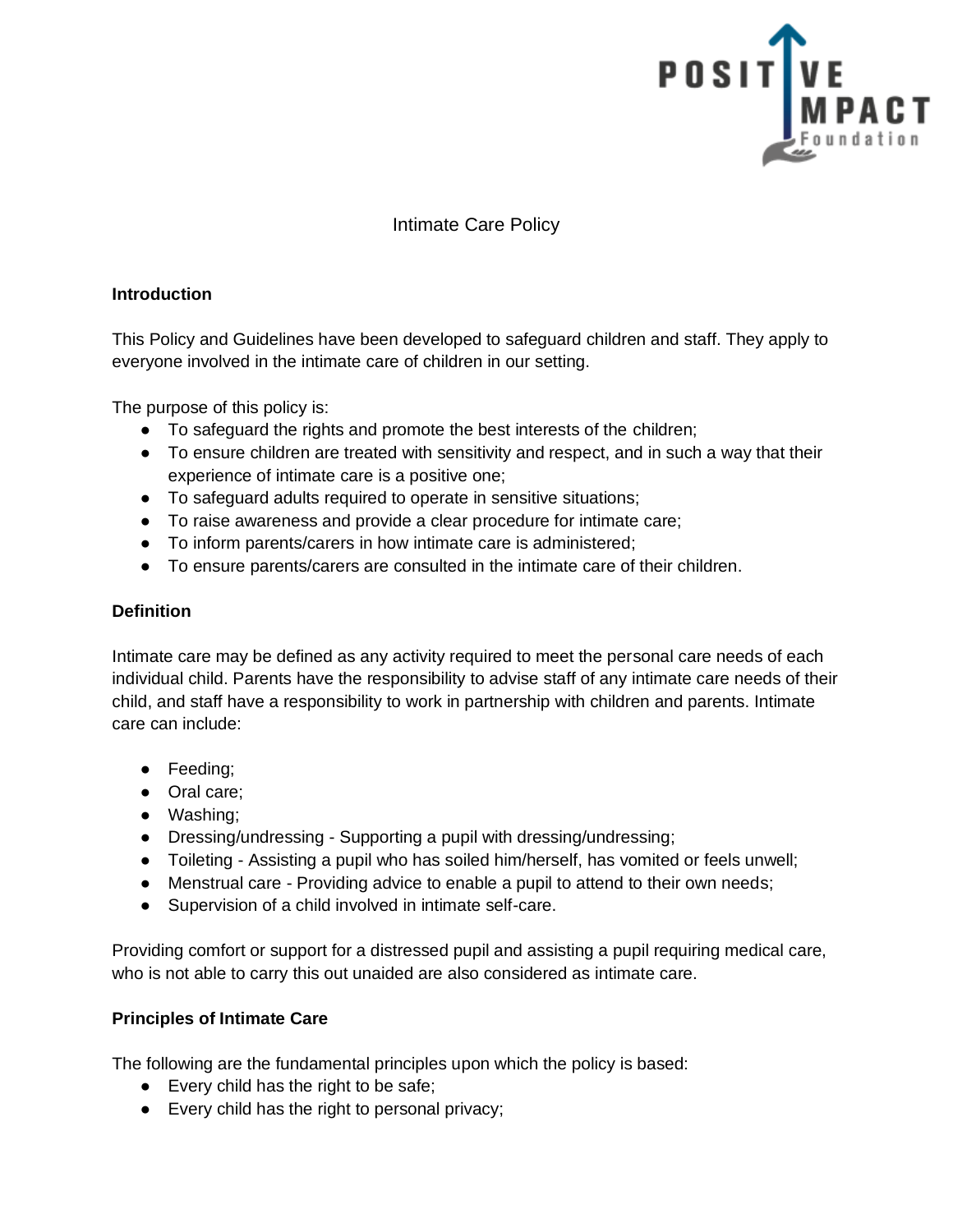

- Every child has the right to be valued as an individual;
- Every child has the right to be treated with dignity and respect;
- Every child has the right to be involved and consulted in their own intimate care to the best of their abilities;
- Every child has the right to have levels of intimate care that are as consistent as possible.

# **Responsibilities of Staff involved with intimate care**

- At The Positive Impact Foundation all staff are DBS checked on application. Therefore, all individuals who provide intimate care will have been vetted correctly;
- The Director/Designated teacher for child protection must ensure that all staff undertaking the intimate care of children are familiar with, and understand the Intimate Care Policy and Guidelines.
- All staff must have an awareness of the specific types of intimate care that they carry out and fully understand the Intimate Care Policy and Guidelines within the context of their work; • Intimate care arrangements must be agreed by The Positive Impact Foundation, parents/guardian and child (if appropriate) through the distribution of the policy and by the parents signing a written consent form.
- Signed consent forms will be kept in a class file. If a parent/guardian does not return a signed consent form or requires alternative arrangements made for their child then this will also be recorded in the class file;
- If a staff member has concerns about an intimate care practice they must report this to the Director (James Armson) or Head of Operations (David Strong)

## **Intimate Care Arrangements Supporting dressing/undressing**

Sometimes it will be necessary for staff to aid a child in getting dressed or undressed particularly in Nursery and Foundation Stage. Staff will always encourage children to attempt undressing and dressing unaided.

## **Providing comfort or support**

Children may seek physical comfort from staff particularly in Nursery and Foundation Stage. Where children require physical support, staff need to be aware that physical contact must be kept to a minimum and be child initiated. When comforting a child or giving reassurance, the member of staff's hands should always be seen and a child should not be positioned close to a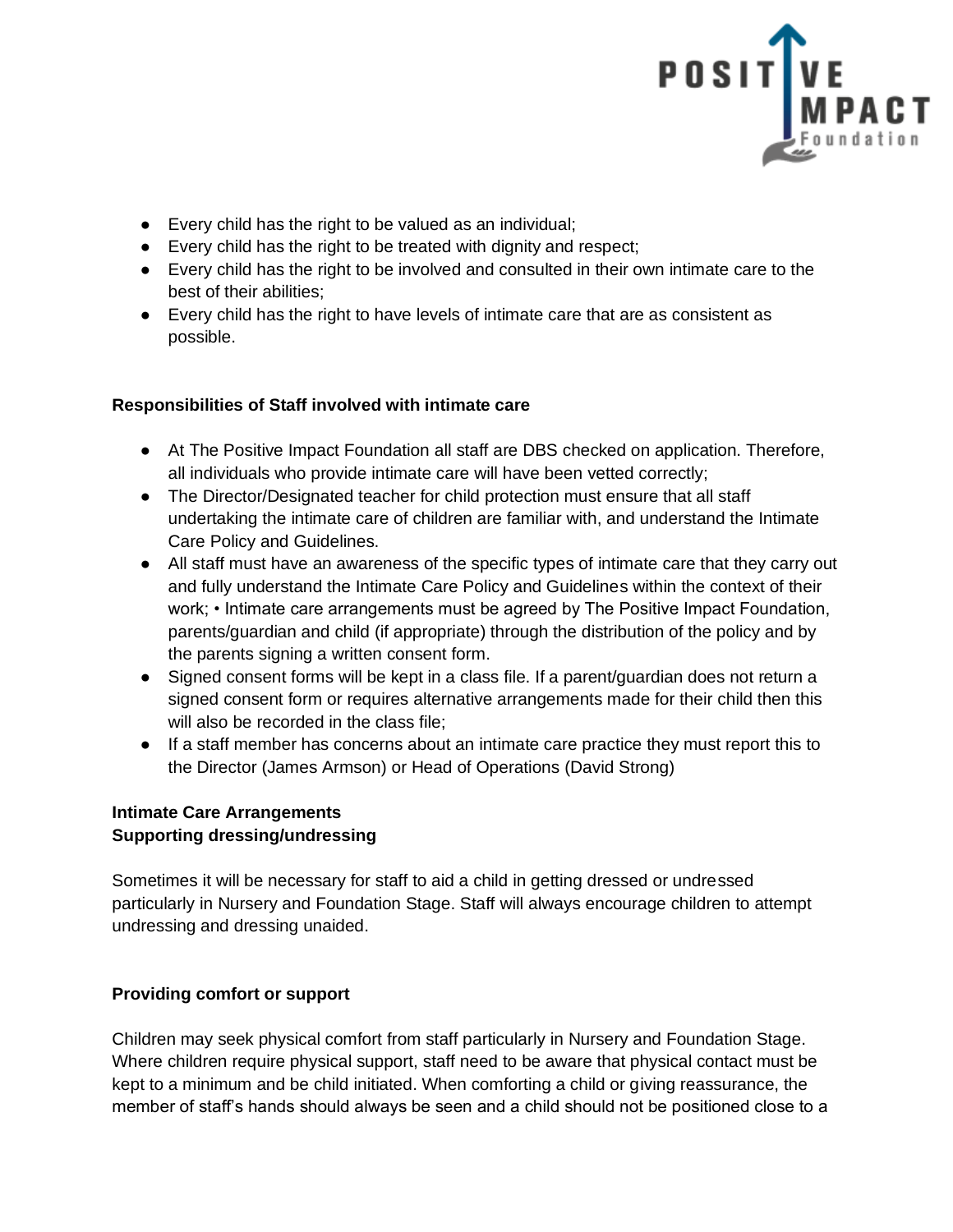

member of staff's body which could be regarded as intimate. If physical contact is deemed to be appropriate staff must provide care which is suitable to the age, gender and situation of the child. If a child touches a member of staff in a way that makes him/her feel uncomfortable this can be gently but firmly discouraged in a way which communicates that the touch, rather than the child, is unacceptable.

## **Medical Procedures**

It is preferable that medication is administrated at home before or after attendance. If it is necessary for a child to receive medicine during the day parents/guardians must fill out a permission form and discuss their child's needs with a member of staff before The Positive Impact Foundation agrees to administer medicines or medical care. Parents and carers should be made aware that staff administration of medicines is voluntary.

Any member of staff giving medicine to a pupil should check:

- The pupil's name;
- Prescribed dose;
- Expiry date;
- Written instructions provided by parents or doctor;
- Complete a drugs administration form and have it counter signed, when possible, by another member of staff.

Particular attention should be paid to the safe storage, handling and disposal of medicines. The Principal has prime responsibility for the safe management of medicines kept at The Positive Impact Foundation. Medicines should be kept in a place not accessible to pupils. Arrangements must be in place to ensure that any medication that a pupil might need in an emergency is readily available to them.

## **Medical Conditions**

If a child has a medical condition which is likely to lead to soiling and subsequent staff intervention, specific medical advice may be sought from outside agencies and the parents will be asked to sign a permission form so that staff can clean and change their child if necessary. If a parent does not give consent, The Positive Impact Foundation will contact the parents or other emergency contact giving specific details about the necessity for cleaning the child. If the parents or emergency contact are able to come promptly, the child is comforted and kept away from the other children to preserve dignity until the parent arrives. If parents/guardians cannot be contacted - staff will decide on the most appropriate care to minimise any stress, discomfort or anxiety the child may be experiencing.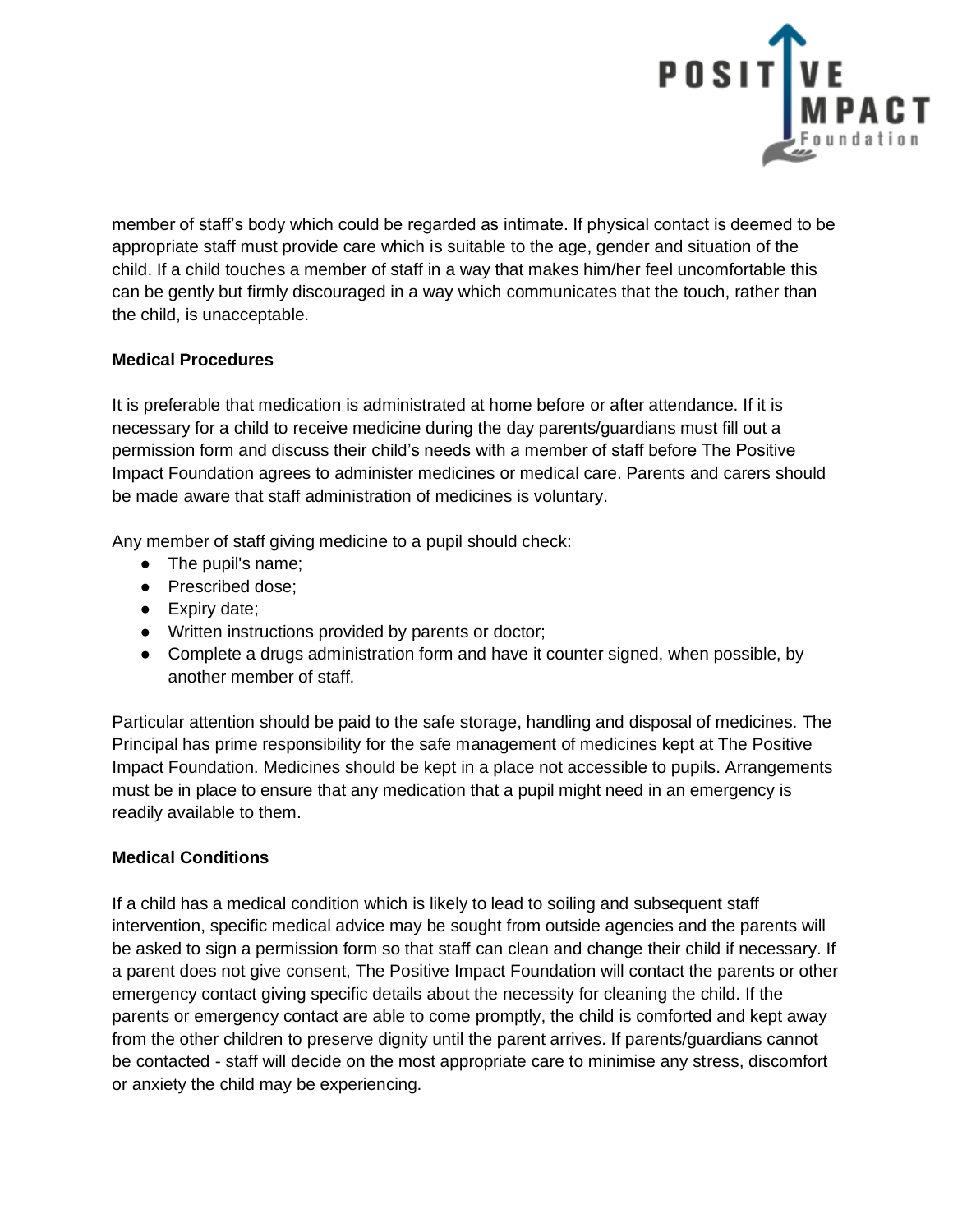

#### **Soiling**

Staff from The Positive Impact Foundation will work together in partnership with parents to support each child towards independent use of the toilet.

If tending to a child who has soiled themselves during the day staff will respond sensitively and professionally. If 'accidents' occur the child will change themselves into dry clothing, and wet items will be sent home for washing. The child's independence will be encouraged as far as possible in his/her intimate care and reassurance given. A record of the incident will be kept at The Positive Impact Foundation and the parent will be informed (by a note home, verbally at home collection time or phone call) and requested to return the borrowed items of clothing when laundered.

If there is an occurrence of heavier soiling or vomiting, this may require staff to provide care at a more personal level. Staff will follow set procedures for this intimate care:

- If possible, the child will be removed to a less public place to maintain dignity and avoid a feeling of humiliation;
- If appropriate, the child will be encouraged, through guidance and assistance, to clean themselves to make them more comfortable.
- Parents should be contacted as soon as possible;
- Staff will provide further intimate care in the following situations

1. If parents/guardians cannot be contacted - staff will decide on the most appropriate care to minimise any stress, discomfort or anxiety the child may be experiencing.

- 2. If the parents/guardians are unable to come to the setting.
- 3. If the child is very distressed or suffering unduly.

4. Intimate care will only be provided to older children in extreme circumstances. It is anticipated that older children will be able to manage any circumstances given guidance or assistance.

If staff are providing intimate care two members of staff will be in the vicinity at all times e.g. the second staff member could be in the adjacent room with the adjoining door open.

If incidents of soiling is a regular occurrence then a pupil care plan will need to be put in place after consultation between The Positive Impact Foundation, the pupils' parent's/guardians and if appropriate, other outside agencies.

Please note: The well being and dignity of the child will remain paramount at all times during any incident requiring intimate care.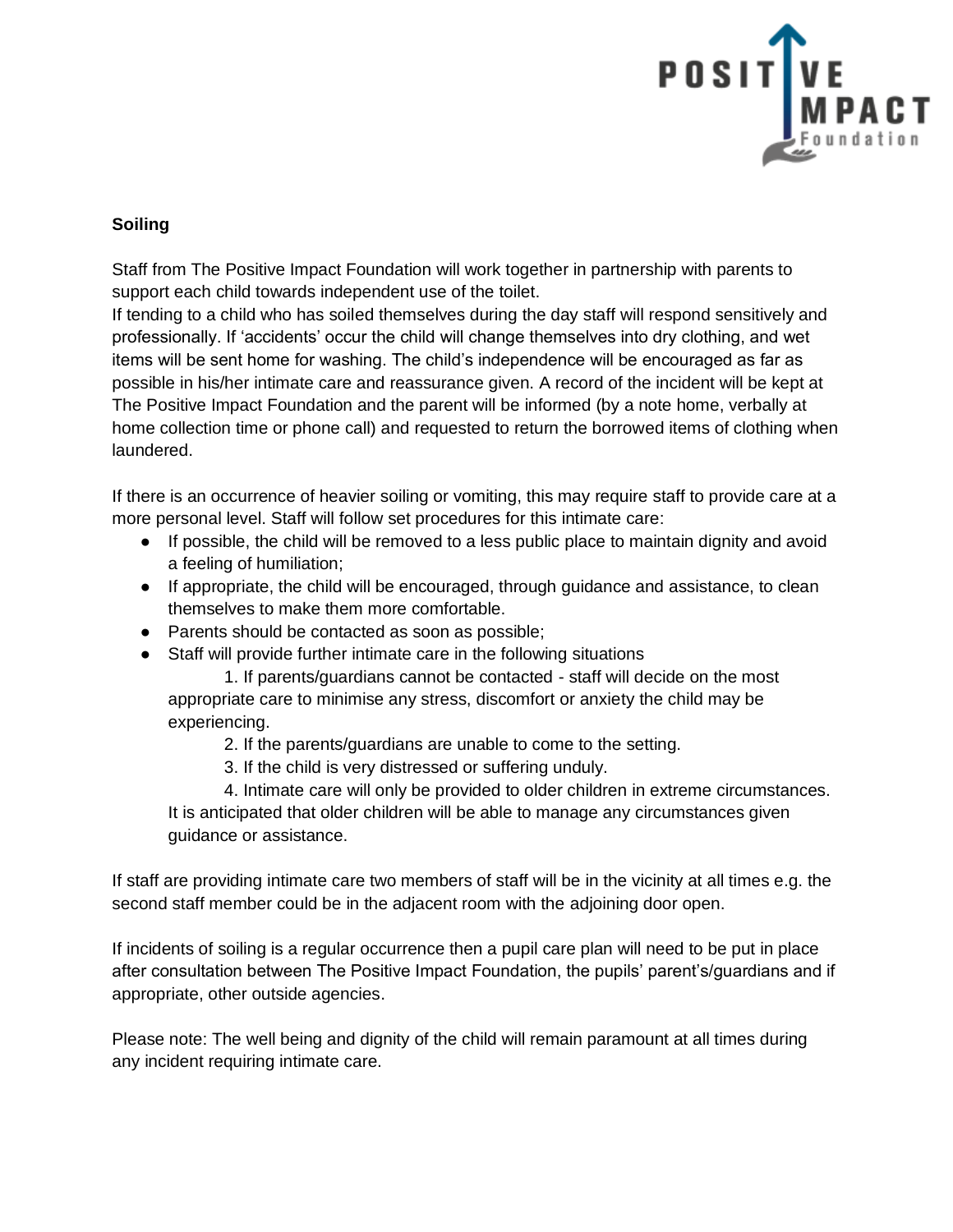

#### **Hygiene**

All staff must be familiar with normal precautions for avoiding infection. They must follow basic hygiene procedures and have access to protective, disposable gloves.

#### **Protection for staff**

Members of staff need to be aware of the potential danger of allegations being made against them and take precautions to avoid this risk. These should include:

- If staff are providing intimate care two members of staff will be in the vicinity at all times e.g. the second staff member could be in the adjacent room with the adjoining door open.
- Gaining a verbal agreement from another member of staff that the action being taken is necessary.
- Allow the child, wherever possible, to give verbal consent to the person assisting them.
- Allow the child a choice in the sequence of care.
- Be aware of and responsive to the child's reactions

#### **Guidelines for Good Practice**

All children have the right to be safe and to be treated with dignity and respect. These Guidelines are designed to safeguard children and staff. They apply to every member of staff involved with the intimate care of children. Adhering to these guidelines of good practice should safeguard children and staff.

- Involve the child in their intimate care Try to encourage a child's independence as far as possible in his/her intimate care. Where the child is fully dependant talk to them about what is going to be done and give them choice where possible.
- Treat every child with dignity and respect and ensure privacy appropriate to the child's age and situation.
- Make sure practice in intimate care is consistent.
- Be aware of own limitations. Only carry out care activities you understand and feel competent and confident to carry out. If in doubt ask.
- Promote positive self-esteem and body image. Confident, self-assured children who feel their body belongs to them are less vulnerable to sexual abuse.
- If you have any concerns you must report them.
- It is important to follow The Positive Impact Foundation's reporting and recording procedures.
- Parents/guardians must be informed about concerns.